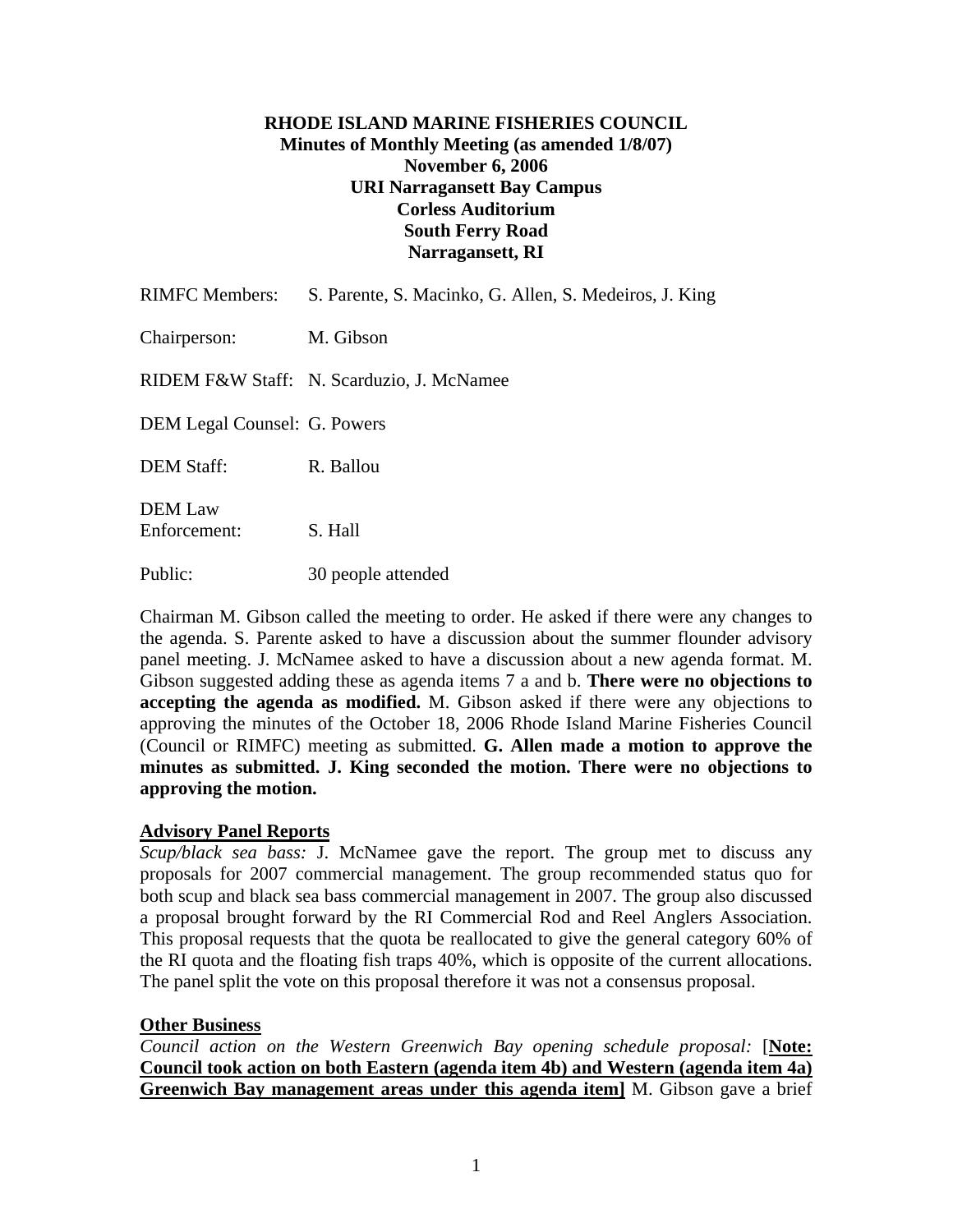history on the topic. The Council agreed to break the Western Greenwich Bay topic in to four separate actions. The Council also decided to take the Eastern Greenwich Bay action first. **J. King made a motion to open Eastern Greenwich Bay on a full time basis, sun-rise to sun-set clause (as opposed to the temporary opening that existed before). S. Parente seconded the motion.** J. King asked about implementation. M. Gibson stated that it would take 20 days following the Directors action. An audience request was made to have the current closure in this area added to the DEM recording. M. McGiveney stated that he supported the motion made by the Council. He went on to ask if there was any way to make the regulation take place quicker than the normal amendment process. M. Gibson stated that he would make the Director aware of both audience requests. G. Schey criticized the slow action by the Department of Environmental Management (DEM), stating that they had brought this forward back in July. M. McGiveney stated that he agreed with G. Schey's comments and felt that DEM needed to spell out exactly what was necessary to get an item on an agenda. M. Gibson stated that the chair of the Council or a Council member sets the agenda. There was further discussion on the agenda setting process. G. Powers gave the requirements set forth in the open meetings laws. M. Gibson suggested continuing the current discussion under agenda item 7b (the new agenda format discussion). **The Council voted unanimously to approve the motion.** 

The Council then moved to the Western Greenwich Bay proposals, which the Council had split into several actions. The first action was the setting of the December opening schedule. **J. King made a motion to develop an annual process to develop a December schedule. S. Parente seconded the motion. J. King clarified that he was approving the December schedule process as set forth in the DEM version of the proposal**. J. King read the proposal. M. McGiveney stated that his organization supports the motion on the table. He went on to clarify that this schedule only governs Western Greenwich Bay and does not affect the other management areas. G. Allen suggested that the maker of the motion clarify that this schedule only governs Western Greenwich Bay. **J. King accepted the friendly amendment to clarify that annually the process would be to set the December schedule for Western Greenwich Bay. The second to the motion agreed to accept the friendly amendment.** An audience member asked about contingencies for vessel break down. It was explained that this was only setting the days scheduled for opening. **The Council voted unanimously to accept the motion.**

The next item was the actual schedule for the December 2006 opening schedule. **S. Medeiros made a motion to approve the December opening schedule as presented in the Western Greenwich Bay proposal. J. King seconded the motion. The Council voted unanimously to approve the motion.**

The next issue was the flexibility portion of the Western Greenwich Bay proposal in December. The process would allow missed fishing days in December due to pollution closures to be added back in to the schedule. **J. King made a motion to give the Division of Fish and Wildlife (DFW) more flexibility for the openings in Western Greenwich Bay.** A friendly amendment was suggested to recommend to the Director that he endorse the December modification provisions that are included in the proposal. **J. King accepted the friendly amendment to recommend to the Director that he**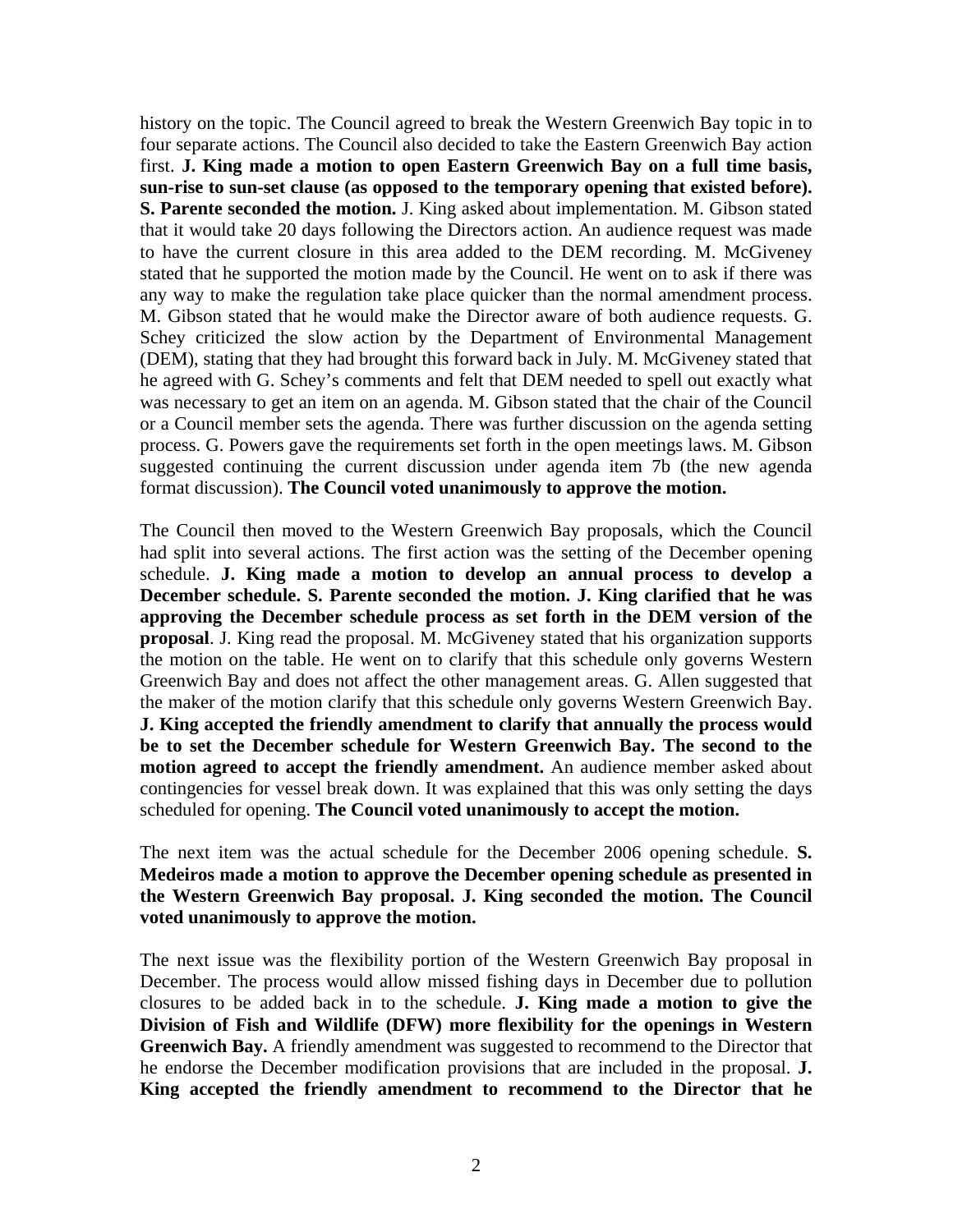**endorse the December modification provisions that are included in the proposal.**  There was Council discussion on the how the process works. **S. Medeiros seconded the motion.** M. McGiveney wanted to make sure that the notification period was still 72 hours as he felt it was important to get the word out in a timely manner for these changes. He also stated that he supported the proposal. S. Hall of DEM Law Enforcement stated that this portion of the proposal was a problem for them because of the short notice and the assigned details for his officers. **The Council voted unanimously to approve the motion.**

The final shellfish item to take action on was the January modification portion of the proposal. The proposal shortens the amount of time the management area is open in January if a number of days are missed in December due to pollution closures. The time shortens from 4 hour openings in January to 2 hour openings. **G. Allen made a motion to adopt the January to April modification proposal as specified in the Department of Environmental Management (DEM) version of the proposal. J. King seconded the motion.** The proposal was discussed and clarified. J. King stated that this proposal was coming from the industry. S. Macinko did not feel there was any conflict with the proposal as he felt the added days in December counted in the proposal, in other words if days were lost but were added back in, this would not trigger the January modification. It was only in those cases where the days were lost and not made up to a minimum of four open days, that the January modifications would be triggered. M. Gibson stated that this was not clear to him in the proposed regulatory change. M. Sousa stated that he travels from Tiverton to access the Greenwich Bay management area and it would not be worth it to him to travel this distance for 2 hours of fishing. He was opposed to this portion of the proposal. R. Smith of RI Clam stated that he supported the other portions of the proposals, however, he did not support the January modification portion because of the reason stated by M. Sousa and he also felt the icing and weather conditions would create a dangerous situation if people were trying to rush out for a 2 hour opening. M. McGiveney stated that the proposed regulation was a direct result of the Greenwich Bay situation that occurred in 2005. There were pollution closures in December and this led to a glut of shellfish on the market in January to the point that shellfish dealers shut their doors. He stated that the proposal wasn't perfect but the proposal was an effort to keep the Greenwich Bay fishery viable. S. Depetrillo responded to M. Sousa that the other management areas would still be open on their normal schedules; this would only affect Greenwich Bay as this issue was unique to this area. G. Schey stated that due to the high number of shellfishermen and product, the dealers sometimes try to short change some of the shellfishermen considered non-regulars by giving them very low prices for there clams. He stated that this proposal was an effort to control some of that situation too. R. Koza stated that this would be like putting ankle bracelets on fishermen, therefore he did not support this part of the proposal. He went on to state that he did not think they had a legal meeting at the present time. The proposal was clarified one last time to state that if the Greenwich Bay management area did not open a minimum of four times in December, including any added in days, the first three scheduled openings in January would be for two hours each to take place from 9 to 11 o'clock in the morning. **The Council voted four to approve the motion, none opposed, none wanting to be recognized as abstaining from the vote. The motion passed.**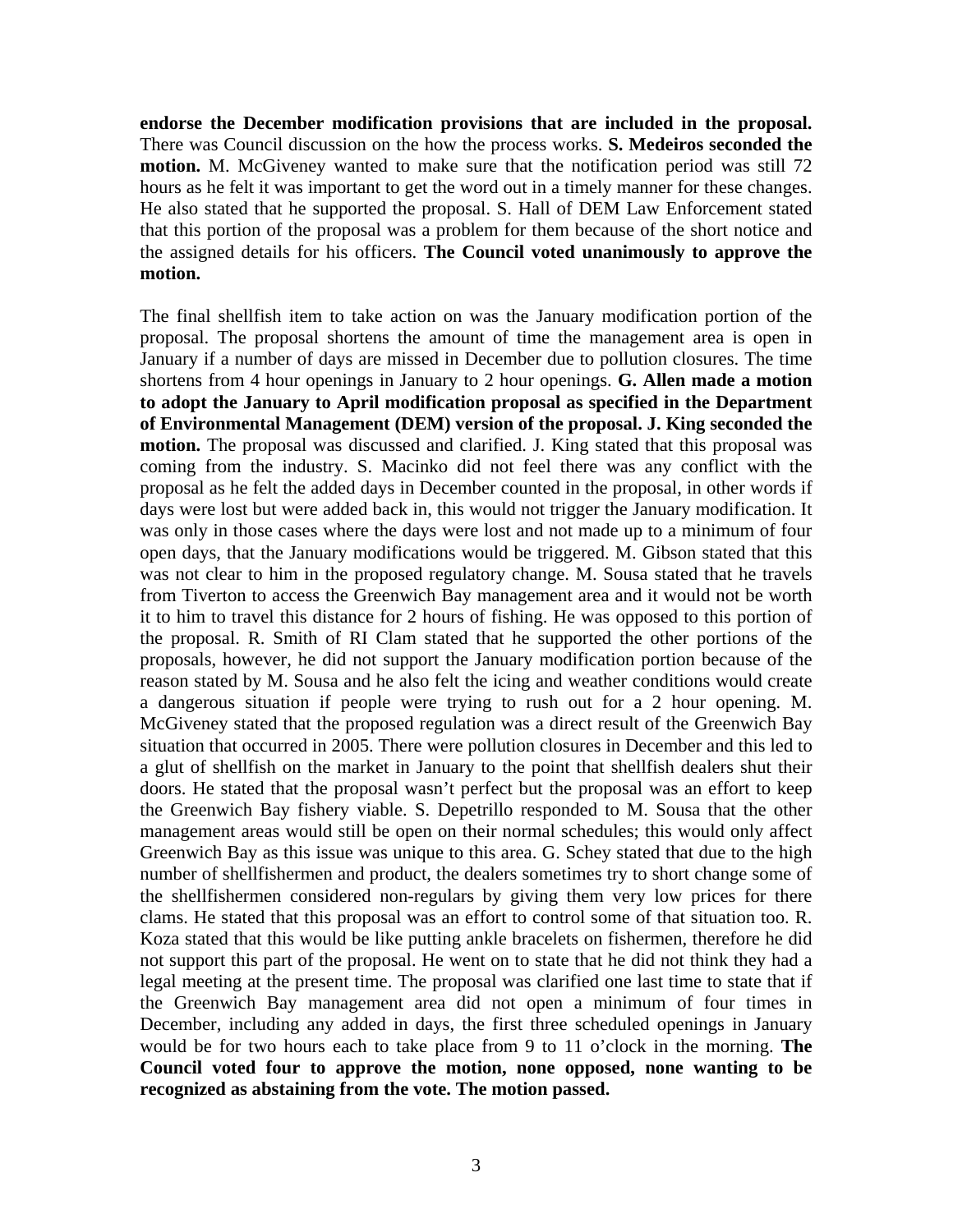*Council action on the Eastern Greenwich Bay full time opening proposal:* See above.

*Council approval of draft Industry Advisory Committee and draft Enforcement advisory panel agendas*: J. McNamee stated that the Council had been provided draft agendas for both the enforcement advisory panel and the industry advisory committee. J. McNamee outlined the agenda topics and stated that the chairman had approved the draft enforcement agenda prior to submittal. G. Allen wanted it clarified that the panel was to come forward with a recommendation for the Council on the filet law issue. An audience member stated that the proposed meeting date conflicts with another meeting. The panel chair stated that they would pick another date. **The Council had no objections to approving the enforcement advisory panel agenda with the modifications suggested.**

The second draft agenda was for the industry advisory committee. The chairman for that panel was not present and he had not contacted J. McNamee to voice his approval of the draft agenda. **The Council decided to hold off on approving the draft industry advisory committee agenda until the December 4 Council meeting.**

#### **Old Business**

*Council comments on 804 account spending:* M. Gibson stated that he had provided the Council with a summary of the 804 spending for 2006. The Council was tasked with reviewing this information and reporting back with any suggestions or comments that they had. G. Allen asked about a small mesh survey to find out about winter flounder bycatch. M. Gibson stated that this is not funded through the 804 account, but comes from a federal grant that does not have a state match. G. Allen requested that more funding be put towards observer coverage specifically to look at winter flounder bycatch in Narragansett Bay due to small mesh fisheries. R. Koza made a comment about matching funds. J. Low asked a question about publication of information. M. Gibson stated that this information becomes public property once the annual report has been submitted and approved by the federal government. J. Low suggested publishing the reports to the website.

# **FYI**

*Public Hearing Summary Document:* J. McNamee stated that he had provided a copy of the public hearing summary document to the Council in their packets. S. Parente asked a question about the RI Commercial Fishermen's Association (RICFA) fluke proposal. J. McNamee stated that the proposal had come forward as a verbal proposal and that he had simply codified it in to regulatory language. S. Parente questioned whether the proposal had been codified with the correct intent. M. Gibson stated that the RICFA could comment on how the proposal was noticed at the public hearing but the proposal as submitted for public comment in the public hearing summary document was the proposal that will be heard at the public hearing. S. Macinko stated that he had issue with the DEM interpretation of the public hearing rules, citing the fact that during the public hearing process a regulation can be developed that is very different than what had originally been noticed by the Department. M. Gibson stated that he did not take it lightly that in his role as chair he needed to make these types of decisions occasionally, but stated that he was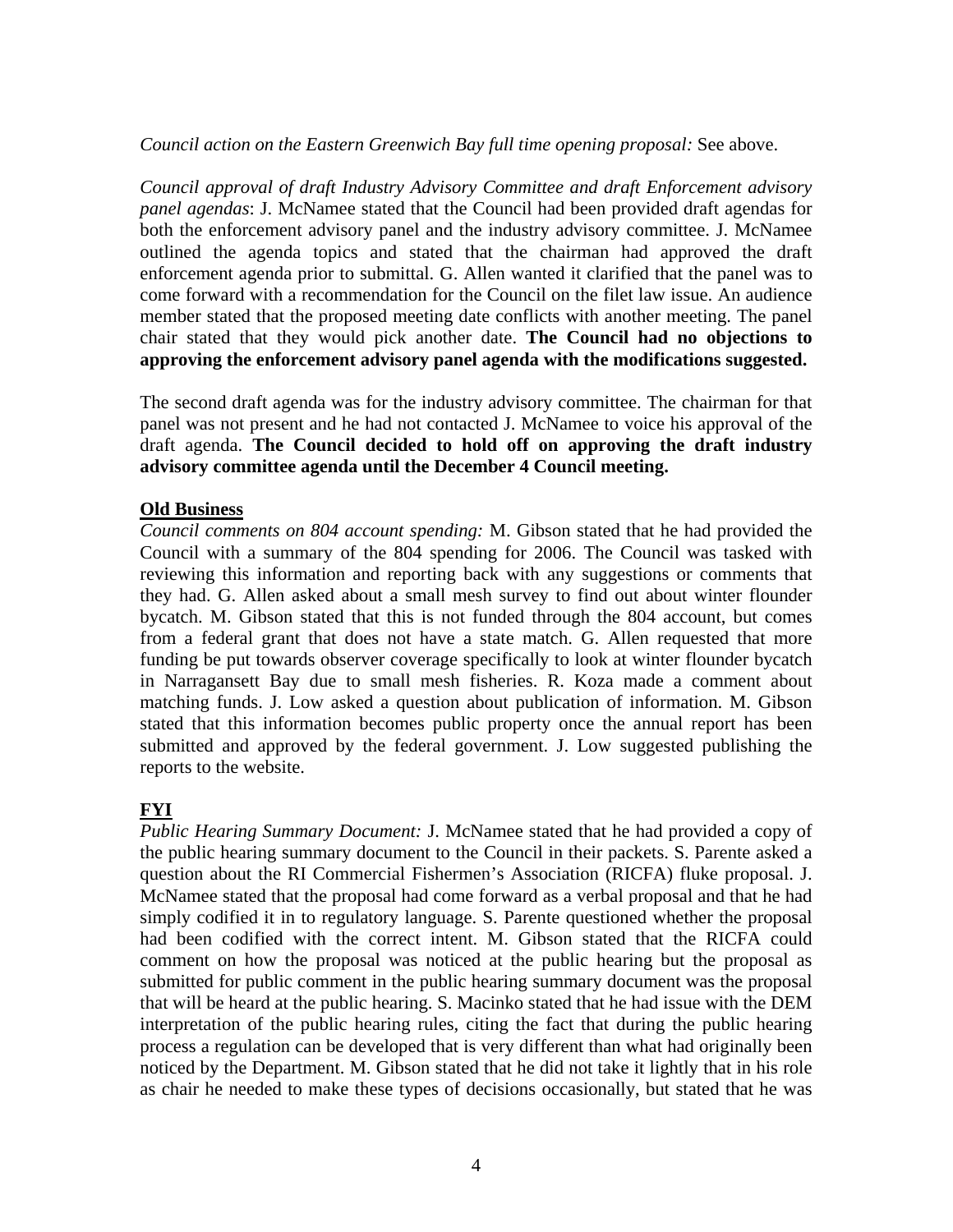doing the best he could. F. Blount stated that he supported M. Gibson's statement, going on to say that as a chairperson you make your meeting notice as broad as possible to be able to encompass alternatives that come forward during the public process. If an individual disagreed with the ruling at the time that the notice was broad enough to encompass the alternative, this is where a legal challenge could come from. M. Gibson added that the Council could challenge a ruling by the chair at any time. R. Koza stated that he thinks all license holders should be notified by mail of proposed rules changes. M. Gibson stated that all rules pertaining to public notice are being followed by DEM.

*Review of the 10/3/06 Summer Flounder AP minutes:* S. Parente stated that the summary of the summer flounder advisory panel meeting did not adequately depict the voting numbers for the various proposals nor did it support depicting the RICFA proposal as the advisory panel approved option. He stated that the proposal by E. Baker was the only fluke proposal unanimously supported. S. Parente went through a brief description of the summer flounder advisory panel meeting, concentrating mainly on the RICFA and E. Baker proposals. He then went on to question why D. Preble had referred to the RICFA proposal as the advisory panel approved option. S. Parente stated that because the panel voted more strongly in favor of the E. Baker proposal, he thought this should go forward as the advisory panel approved option and wanted this alternative opinion to be stated in public. M. Gibson stated that all of the proposals had been individually noticed for public hearing and stated that this discussion could be reintroduced at the December  $4<sup>th</sup>$  follow up meeting of the Council, as this was the meeting where they would be discussing their recommendations to the Director of DEM. J. Low stated that he thinks it should be a policy that all proposals brought to a panel be written. G. Allen stated that he would be willing to work up the proposed change for the policy since he had worked on the original advisory panel policy document. S. Medeiros stated that he agreed with J. Low's comments. P. Ruhle stated that there might be a legal problem with requiring something in writing. E. Baker wanted to state for the record that his proposal was unique from the RICFA proposal and did not want people to confuse the two.

*Council comments on draft agenda format change:* J. McNamee stated that the new agenda format was an attempt to solve some of the problems that the Council had been dealing with regarding open meetings laws. The agenda was in a spreadsheet format and provides an area where items from an advisory panel meeting summary can be listed, thereby getting these items specifically noticed. S. Medeiros suggested leaving some blank space for agenda modifications. G. Allen asked to have the print made larger. P. Ruhle stated that action items should be noted on the agenda. M. Gibson suggested taking the new format under advisement and coming to the next meeting with any comments or suggestions. M. Gibson stated that the DFW would go back and look in to whether this will satisfy open meetings requirements. R. Koza again suggested sending notice to all license holders. M. Gibson stated that the DFW is meeting the legal requirements for public notices. M. McGiveney made some suggestions for things he would like to see on the new format including noting voted on action items, noting items for continued discussion, and noting what would be a new discussion item for a future agenda. M. McGiveney went on to state that he was under the impression that the written proposal requirement was already in effect. G. Allen wanted to state for the record that a panel